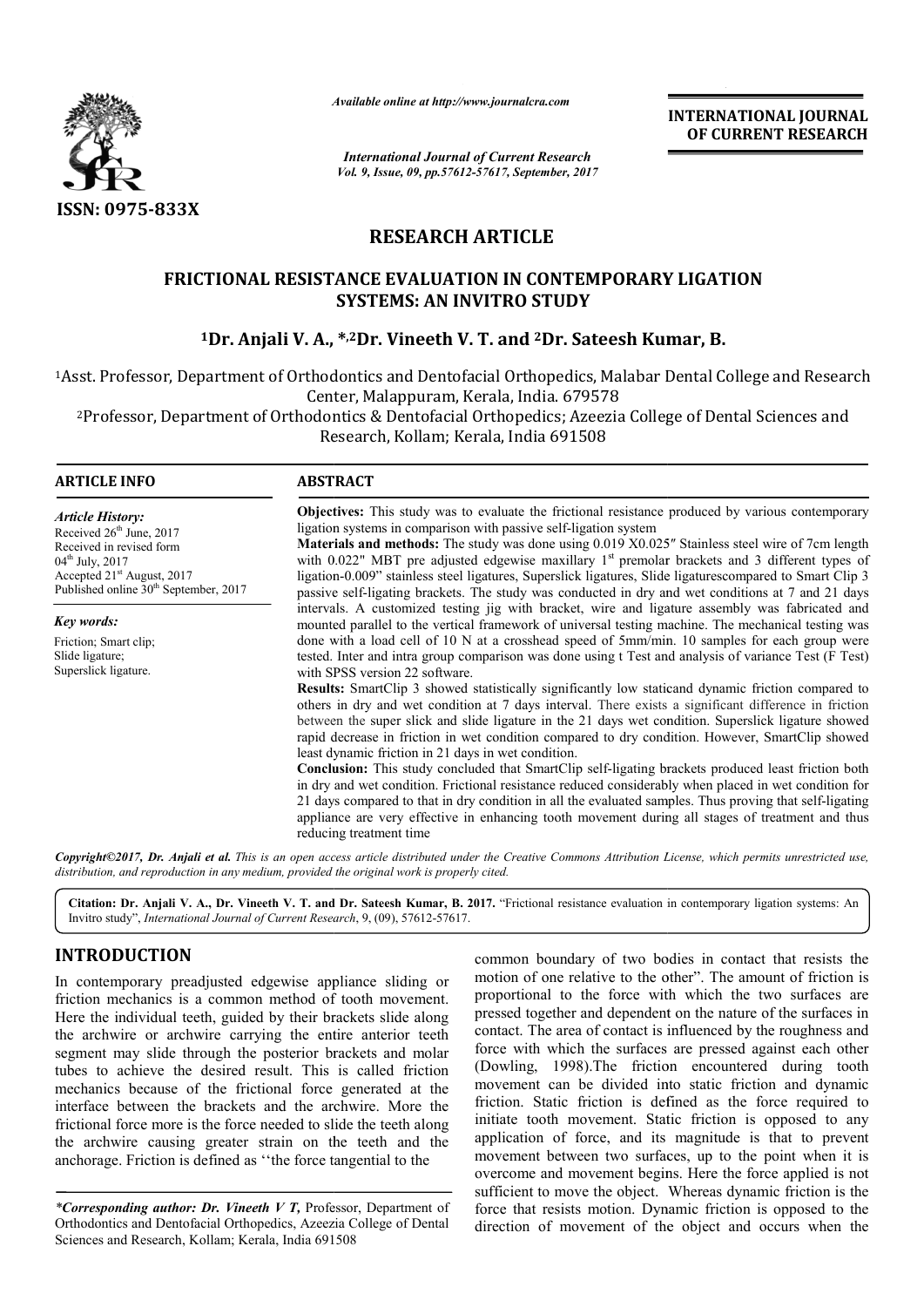bodies are in motion (Frank, 1980).A number of studies have identified the principal factors that may influence orthodontic frictional resistance: relative bracket-wire clearances (Andreasen, 1970), archwire size (Frank, 1980; Huffman, 1983), archwire section (round vs rectangular wires) (Drescher, 1986 and Peterson, 1982), torque at the bracketwire interface<sup>7</sup>, surface conditions of the archwires and bracket slot (Kusy, 1988), bracket and archwire materials (Bednar, 1919 and Kusy, 2001) bracket slot width (Peterson *et al*., 1982), brackettype (conventional vs self-ligating brackets) (Bednar, 1991; Berger, 1990 and Taylor, 1999), type and force of archwire ligation (Dowling, 1985; Bednar, 1991). Various factors interfere in friction, but alterations to the elastomeric ligatures deserve attention as they play an important role with regard to friction between the bracket and wire during orthodontic mechanics. A reduction in friction between the bracket and orthodontic wire may be obtained with the use of lubricated elastomeric ligatures, or with alterations in their composition. Recently, a ligature with polymer coating was launched on the market: The Superslick ligature (TP Orthodontics, LaPorte, Ind., USA), with the purpose of reducing friction, in comparison with conventional ligatures. According to the manufacturer, this ligature is covered with a polymer coating, allowing greater sliding of the wire over this material (Flávia Ramos, 2013). An innovative ligature manufactured with a special polyurethane mix by injection molding (Slide, Leone Orthodontic Products, Sesto Fiorentino, Firenze, Italy) was introduced. This ''nonconventional'' elastomeric ligature is used on conventional brackets to produce low levels of frictional resistance in treatment mechanics with the preadjusted appliance. Once the ligature is applied on the bracket, the interaction between the ligature and the slot forms a ''tube like'' structure, which allows the archwire to slide freely and to produce its effects more readily on the dentoalveolar component (Tiziano Baccetti, 2006).

Since the 1980s, self-ligating brackets have become increasingly popular. These types of brackets are characterized by the presence of a fourth mobile wall that converts the slot into a tube. Self-ligating brackets are claimed to reduce friction levels in a considerable way because they simply allow the wire to move freely into the bracket slot. Several studies have demonstrated a significant decrease in friction by using these types of brackets with a reduction in the time necessary for single tooth movements (Gandini, 2008). This study proposes to evaluate the frictional resistance between the archwire and orthodontic brackets using three different ligation technique, when compared to a passive self-ligation system in dry and wet condition over a fixed time interval to simulate the clinical situation. This study also evaluates whether the nonconventional newer ligation techniquesmay represent a valid alternative to passive self-ligating brackets for lowfriction biomechanics and faster treatment outcome.

### **Aim**

This study was to compare the frictional resistance between the archwire and orthodontic bracket with three different ligation technique**s** and passive self-ligation system in dry and wet condition.

# **MATERIALS AND METHODS**

A straight length 0.019X0.025″ Stainless steel arch wire segment (Captain ortho, India) of 7cm length was used with

0.022" preadjusted edgewise premolar brackets MBT Prescription (American Orthodontics) and 3 different types of ligatures namely stainless steel ligatures 0.009" (Leone Orthodontic Products, Italy), Super Slick elastomeric ligatures (TP Orthodontics, LaPorte, Ind. USA), Slide elastomeric ligatures(Leone Orthodontic Products, Italy)and a passive self-<br>ligating premolar bracket (0.022" slot) (SmartClip 3,3M premolar bracket (0.022" slot) (SmartClip 3,3M Unitek, Calif. USA). The study was conducted in dry and wet conditions at 7 and 21 days intervals in artificial saliva.

For the study in dry condition the sample were divided into 4 groups

- **Group A**-Bracket wire combination with stainless steel ligatures
- **Group B** Bracket wire combination with Super Slick ligature
- **Group C**-Bracket wire combination with Slide ligatures
- **Group D** Passive Self ligating bracket- SmartClip 3 with wire

For study in wet condition the samples were divided into 6 groups

- **Group A1-** Bracket wire combination with stainless steel ligatures in wet condition for 7 days.
- **Group D1-** Self ligating bracket- SmartClip 3with wire in wet condition for 7 days.
- **Group B1-** Bracket wire combination with Super Slick elastomeric ligature placed in wet condition for 7days
- **Group B2-** Bracket wire combination with Super Slick elastomeric ligature placed in wet condition for 21days
- **Group C1-** Bracket wire combination with Slide elastomeric ligatures placed in wet condition for 7 days
- **Group C2-** Bracket wire combination with Slide elastomeric ligatures placed in wet condition for 21 days

A customized testing jig (Fig. 1) was made to hold the bracket, wire and ligature assembly parallel to the vertical framework of universal testing machine (INSTRON-3345) during mechanical test with a load cell of 10N at a crosshead speed of 5mm/min. (Fig. 2) 10 samples for each group were evaluated.

### **Statistical Analysis**

Statistical analysis was done using SPSS version 22 systems. The analysis employed to statistically evaluate the results were t Test and analysis of variance Test (F Test).

# **RESULTS**

SmartClip bracket produced significantly less static (39.0 +/- 1.563) and dynamic (11.30+/- 1.337) friction at P<0.05 compared to other ligation techniques in dry condition (Table  $1/$  graph  $1 \& 2)$ . When the static and dynamic friction between the specimens in the artificial saliva for 7 days were compared, SmartClip produced significantly less friction (P<0.05) 31.09+/- 1.418 and 4.50+/-0.527 respectively (Table 2/ graph 3  $\&$  4). There exists a significant difference (P<0.05) in friction between the Super Slick (static friction: 96.30+/- 1.829 and dynamic friction: 72.80+/- 2.30) compared to Slide ligature (static friction: 47.60+/- 0.0966 and dynamic friction: 18.80+/- 1.398) at the 21 days wet condition (Table 3/ graph 5 & 6).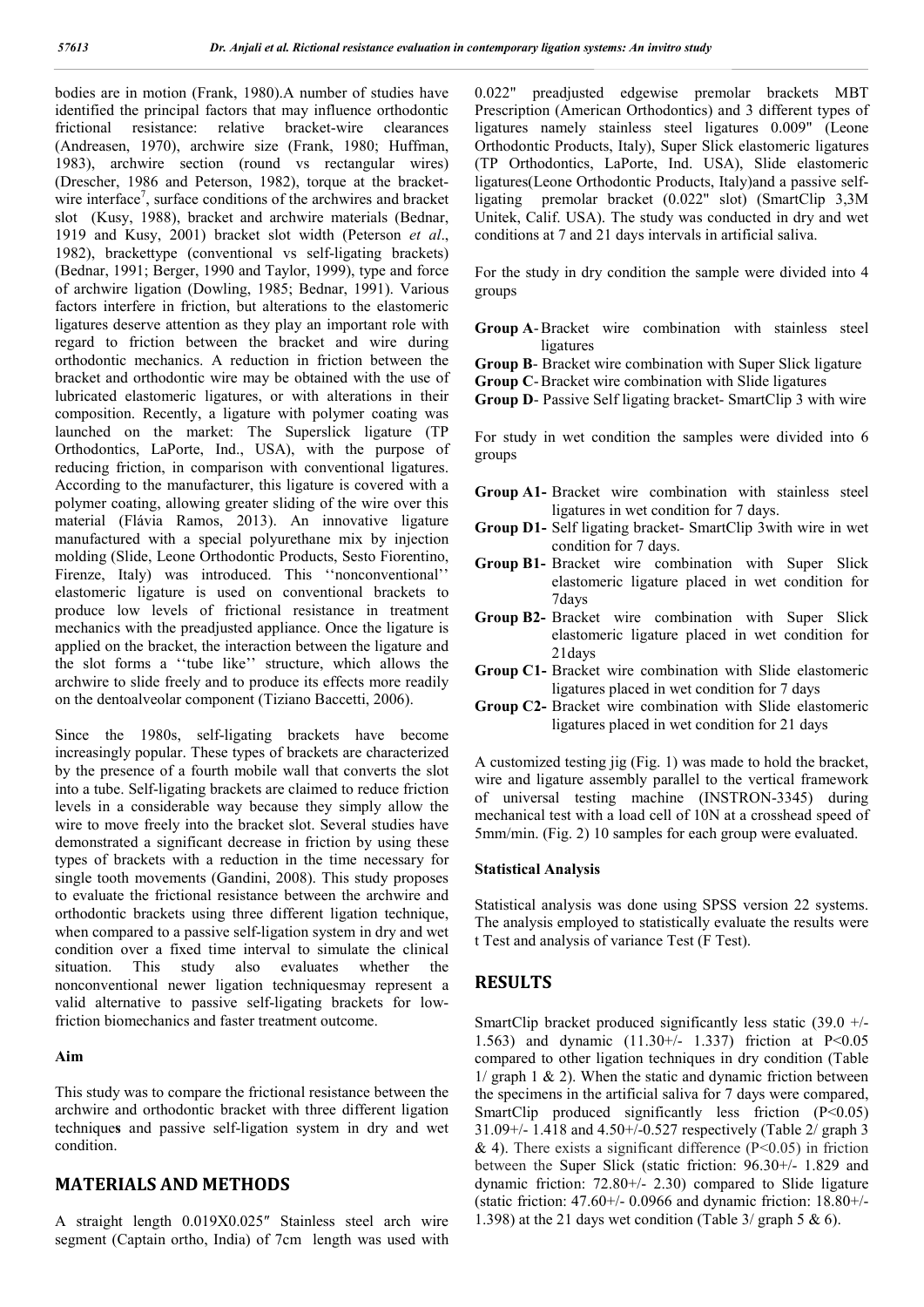|  |  | Table 1. Static and dynamic friction of group a, b, c and d under dry condition |
|--|--|---------------------------------------------------------------------------------|
|--|--|---------------------------------------------------------------------------------|

|                | Stainless steel<br>Static | Stainless steel<br>Jynamic | Super slick<br>static | Super slick<br>dynamic | Slide ligature<br>static | Slide<br>ligature<br>dynamic | Smart clip<br>static | Smart clip<br>dynamic |
|----------------|---------------------------|----------------------------|-----------------------|------------------------|--------------------------|------------------------------|----------------------|-----------------------|
| Friction       | 69.00                     | 55.20                      | 170.60                | 140.80                 | 64.30                    | 32.40                        | 39.00                | 11.30                 |
| Std. Deviation | .333                      | 1.398                      | 2.633                 | .033                   | 2.584                    | .578                         | .563                 | 1.337                 |

#### **Table 2. Static and dynamic friction of group a1, b1, c1 and d1 under 7 days wet condition**

|                   | Stainless steel | Stainless steel | Superslick | Super slick | Slide ligature | Slide<br>ligature | Smart clip | Smart clip |
|-------------------|-----------------|-----------------|------------|-------------|----------------|-------------------|------------|------------|
|                   | <b>Static</b>   | Dvnamic         | Static     | dvnamic     | static         | dvnamic           | static     | dvnamic    |
| Friction          | 165.50          | 53.10           | 10.40      | 84.20       | 52.50          | 36.20             | 31.30      | 4.50       |
| Deviation<br>Std. | 2.593           | 0.876           | 2.413      | 0.789       | .434           | .033              | .418       | 0.527      |

**Table 3. Static and dynamic friction of group b2 and c2 under 21 days wet condition**

|                                              | super<br>static<br>slick | dynamic<br>super<br>slick | $\sim$ 1 $\sim$ 1<br>: static<br>slide<br>ligature | $^{\sim}$<br>ligature dynamic<br>511de |
|----------------------------------------------|--------------------------|---------------------------|----------------------------------------------------|----------------------------------------|
| - -<br><sup>-</sup> riction                  | 96.30                    | 72.80                     | . .60<br>ட                                         | 18.80                                  |
| $\overline{\phantom{a}}$<br>Std<br>Deviation | $\circ$ $\circ$<br>L.O∠  | 2.300                     | 0.966                                              | 1.398                                  |





**Figure 1. Customized Testing Jig Figure 2. Customised Jig attached to Instron Machine** 

The SmartClip3 appliance showed least frictional resistance in both dry and wet conditions. Superslick ligature showed drastic reduction in friction in wet condition (static friction: 96.30+/- 1.829 and dynamic friction: 72.80+/- 2.30) compared to dry state (static friction: 170.60+/- 2.633 and dynamic friction:  $140.80^{+/-}$  1.033) (Table 1 & 3/ graph 7 & 8). Slide ligature produced comparable low frictional resistance in wet condition (Table 2  $\&$  3/ Graph 9  $\&$  10)

## **DISCUSSION**

The amount of friction is proportional to the force with which the two surfaces are pressed together and dependent on the nature of the surfaces in contact'' (composition of the material, surface roughness, etc.). The force applied, therefore, has to overcome friction to achieve the desired orthodontic movement. The dissipation of the orthodontic force as resistance to sliding may vary between 12% and 60% or it may lead to a stop in tooth movement (Kusy, 1997). A number of factors have been implicated in influencing frictional forces during orthodontic tooth movement. The effects of archwire material, dimensions, and bracket material have been investigated. The method of archwire ligation would appear to

be an important determinant in the generation of friction, yet relatively few studies have looked at this interaction. In the present study, standard edgewise maxillary premolar metal brackets of slot 0.022" X 0.028"and SmartClip self-ligating brackets were used. In this study various ligatures were compared to find out which ligation produce least friction in both dry and wet conditions. Both the static and dynamic friction of various ligations used were also compared. It is important to study the friction generated by elastomeric ligatures available in the market which makes orthodontic treatment efficient, fast and inexpensive. According to Leander and Kumar (2011), elastomeric ligature is the most commonly used method for uniting the wire to the bracket, as ligatures are comfortable for the patient, offer fewer risks of causing damage to the mucosa, have better acceptance due to the possibility of choosing colors and increase motivation with regard to the treatment. Here in this study two types of elastomeric ligatures were compared to stainless steel ligature and concluded that stainless steel ligatures produced more friction than elastomeric ligatures used in the study. A reduction in friction between the bracket and orthodontic wire may be obtained with the use of lubricated elastomeric ligatures, or with alterations in their composition.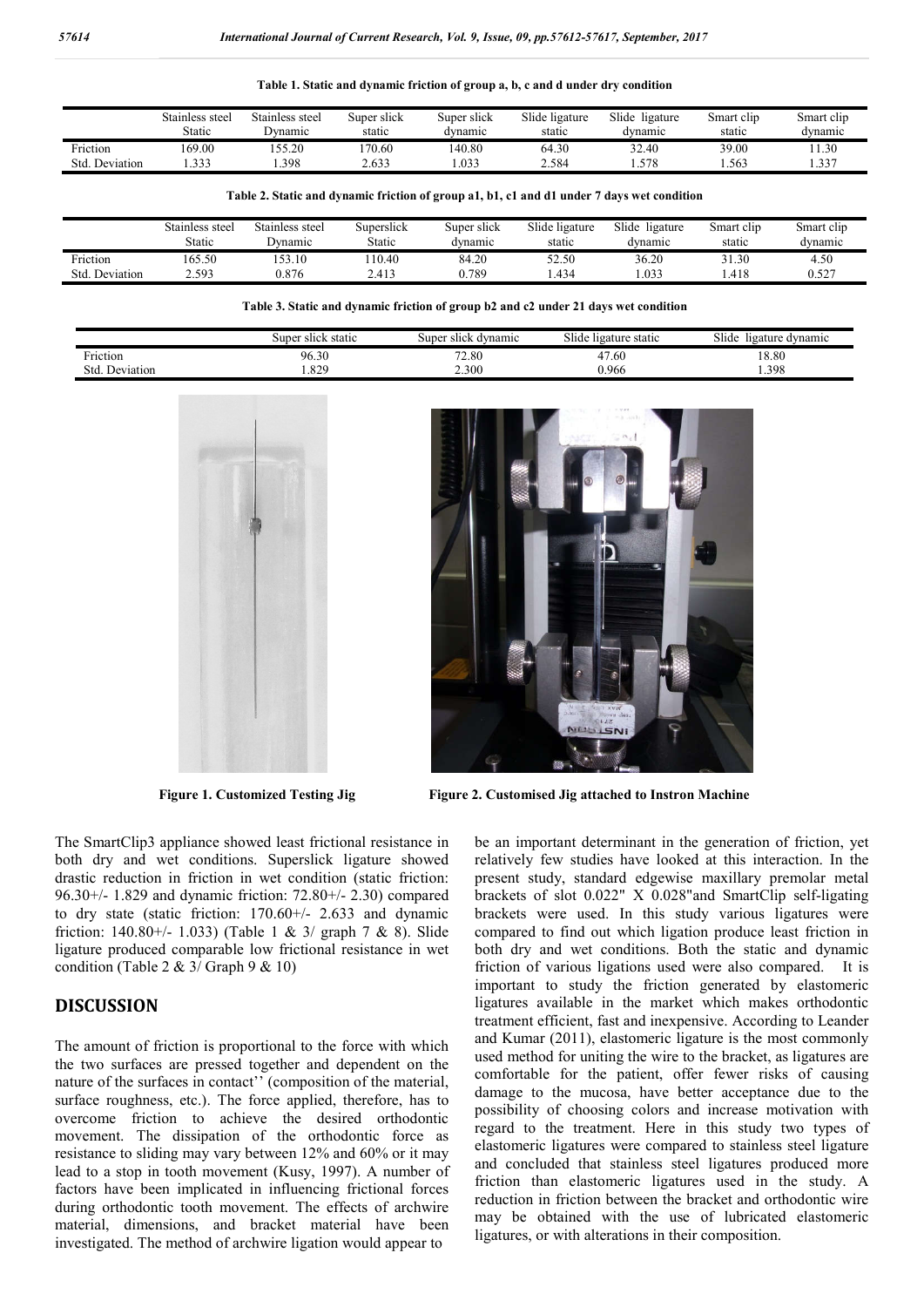

**Graph 1. The mean plot of static friction determined when stainless steel ligatures, Slide ligatures, SuperSlick ligatures and Smart clip brackets used under dry con condition**



**Graph 2. The mean plot of dynamic friction determined when stainless steel ligatures, Slide ligatures, SuperSlick ligatures and Smart clip brackets used under dry condition**



**Graph 3. The mean plot of static friction determined when stainless steel ligatures, Slide ligatures, SuperSlick ligatures and Smart clip brackets placed under wet condition for 7 days**



**stainless steel ligatures, Slide ligatures, SuperSlick ligatures and Smart clip brackets placed under wet condition**  The mean plot of dynamic friction determined wh<br>eel ligatures, Slide ligatures, SuperSlick ligatures **:**<br>lip brackets placed under wet condition for 7 days



**Graph 5. The static friction of Super Slick and Slide ligature friction of Super Slick placed in wet condition for 21 days**



**Graph 6. The dynamic friction of Super Super Slick and Slide ligature placed in wet condition for 21 days**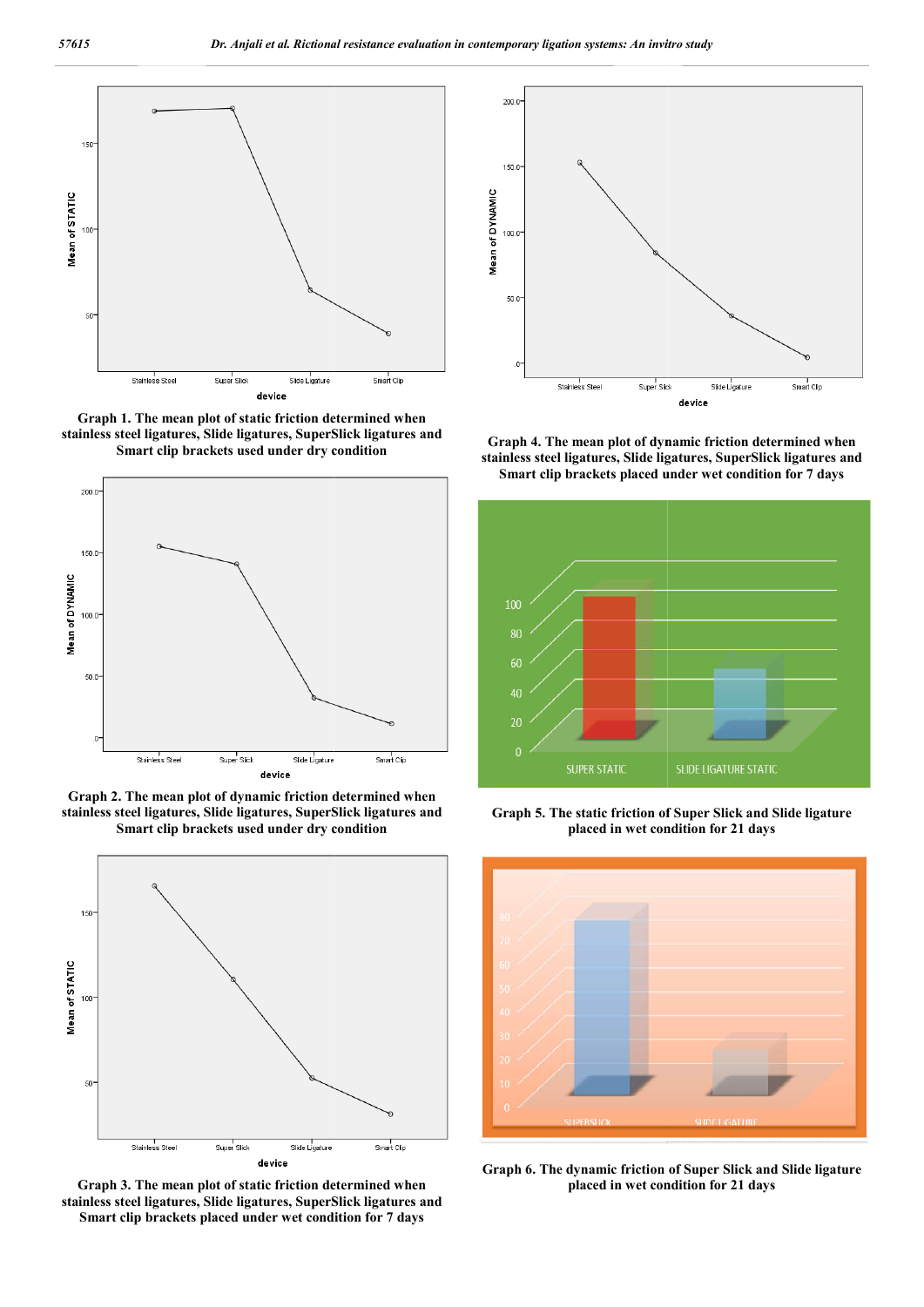

**Graph 7. The mean plot of static friction determined when Superslick ligature placed under dry (B), wet condition for 7 days (B1) and wet condition for 21 days (B2)**



**Graph 8. The mean plot of dynamic friction determined when Superslick ligature placed under dry (B), wet condition for 7 days (B1) and wet condition for 21 days (B2)**



**Graph 9. The mean plot of static friction determined when Slide ligature placed under dry (C), wet condition for 7 days (C1) and wet condition for 21 days (C2)**



**Graph 10. The mean plot of dynamic friction determined when Slide ligature placed under dry (C), wet condition for 7 days (C1) and wet condition for 21 days (C2)**

Recently, a ligature with polymer coating was launched on the market: Super Slick (TP Orthodontics, La Porte, IN, USA), with the purpose of reducing friction, in comparison with conventional ligatures. According to the manufacturer, this ligature is covered with a polymer coating, allowing greater sliding of the wire over this material. In this study Superslick ligature produced least friction when compared to stainless steel in wet condition only. In dry condition stainless steel ligatures and Superslick ligature produced almost same friction.0.019 X 0.025" archwire was chosen in conjunction with a 0.022-in bracket slot in various studies because this gives good overbite and torque control while allowing free sliding in the buccal segments. In this study 0.019 X 0.025" rectangular stainless steel wire was used. It is known that the frictional force tends to increase with rectangular cross-section wires in comparison with round wires. Cacciafesta *et al*. (2004), reported that higher frictional force was present with an increase in orthodontic archwire thickness. In this study tight stainless steel ligation was used and it was seen that in dry and wet condition the friction was more when compared to other ligatures used. Gandini *et al*. (Gandini, 2008) mentioned that the metal ligature produces less frictional force in comparison with that of elastomeric ligatures; however, friction depends on the tying force between the metal ligature and orthodontic archwire, which was different from elastomeric ligatures. In order to reduce the friction caused between the bracket/ orthodontic archwire/ligature interface, self-ligating bracket systems have been introduced in the market. Here passive self-ligating brackets were used and found that the friction in dry and wet condition differs. Compared to other ligatures used self-ligating brackets produced least friction. These results fully agree with those of previous studies that found that passive self-ligating brackets generated smaller frictional forces than conventional ligatures on conventional brackets (Gandini, 2008). Recently, an innovative unconventional elastomeric ligature, manufactured with a special polyurethane mix by injection molding (Slide), was introduced. Once the ligature is applied on the bracket it simulates the labial cover of a passive self-ligating bracket, thus transforming the slot into a tube that allows the archwire to slide freely (Tiziano Baccetti and Lorenzo Franchi, 2006). The results of the present study confirm previous findings by Baccetti and Franchi (2006), who reported significantly lower